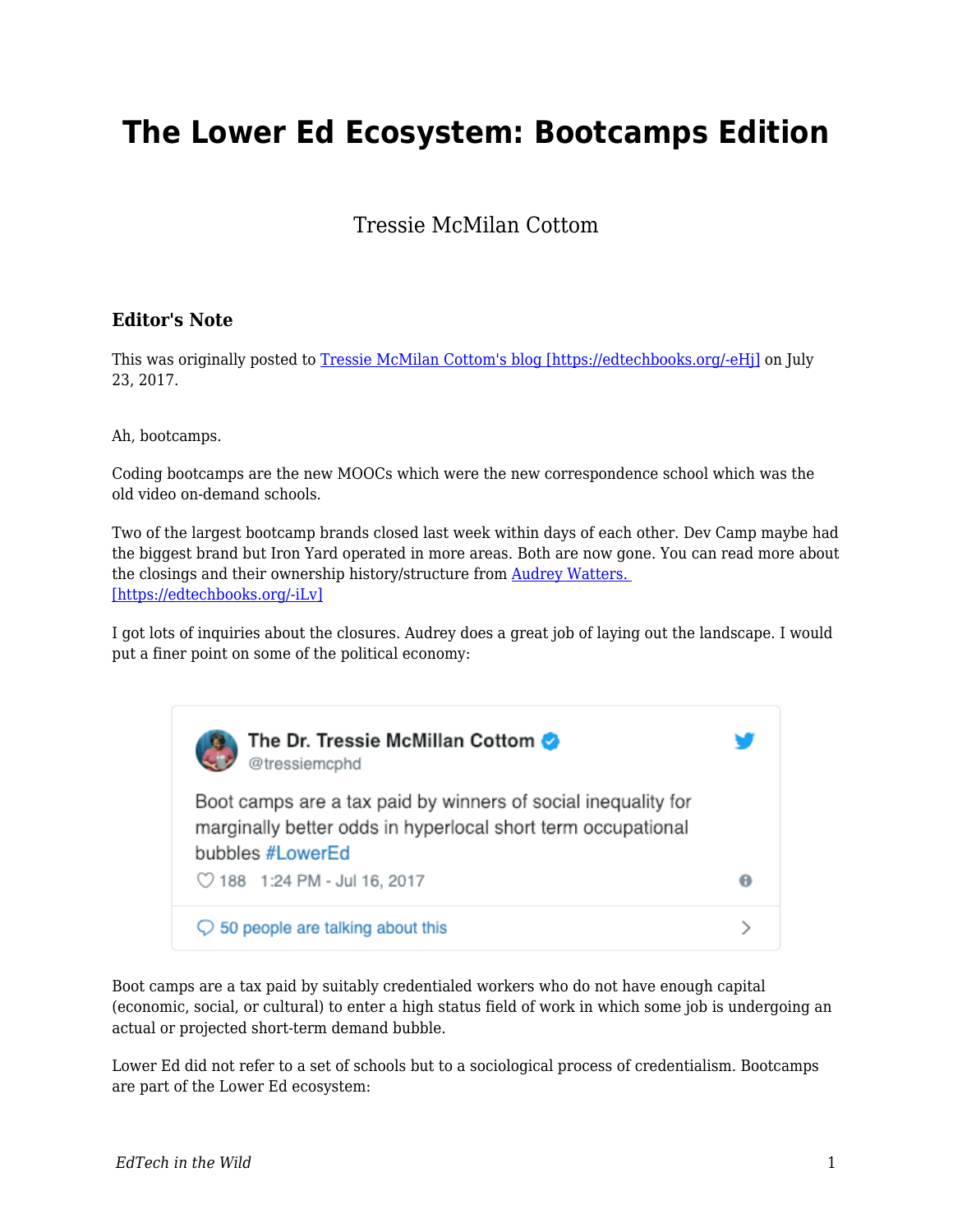

I gave a talk at [Berkman \[https://edtechbooks.org/-XaL\]](https://www.youtube.com/playlist?list=PLhIcwCeItnZf9jbTvF4jJDX5WiF1SOJZr)recently. That's where that image of my slideshow is from. I organize Lower Ed as the processes responding to a problem. The problem is the shift of job training risk from states and firms to individuals. Boot camps were supposed to, as Jeff Selingo responded to me on Twitter, disrupt graduate school and not college generally. The idea was that boot camp participants already have the training and capital necessary to access white collar work. Boot camps would merely train them in a specific job task. These were taken at individual cost, in money and time. Without a guaranteed job or salary while training, this constitutes a pre-tax paid for job entry. Of course, this only works, as I go on to say on Twitter, if 1) you don't need the boot camp certificate as a signal 2) wages are sufficiently high to offset individual costs and 3) the boot camp credential functions for both labor market entry AND promotion. We have no independent evidence that any of these things are true. For the problem that produced the market demand and the risk structure of participating in them, boot camps are a type of lower ed.

People don't like that. Lots of people who I like do not like that assessment. I would remind nonsociologists of a few things. One, there are always exceptions to a rule. Two, exceptions are part of how we systematically arrive at the rule. And, three, individual success stories are not the point. The structure of the stories is the point. Just like black women get mad at me because they love their Capella degree, boot camp faithful often get angry at this assessment. I cannot help that but I can tell you that there is a version of the future where you don't have to be happy about paying for job